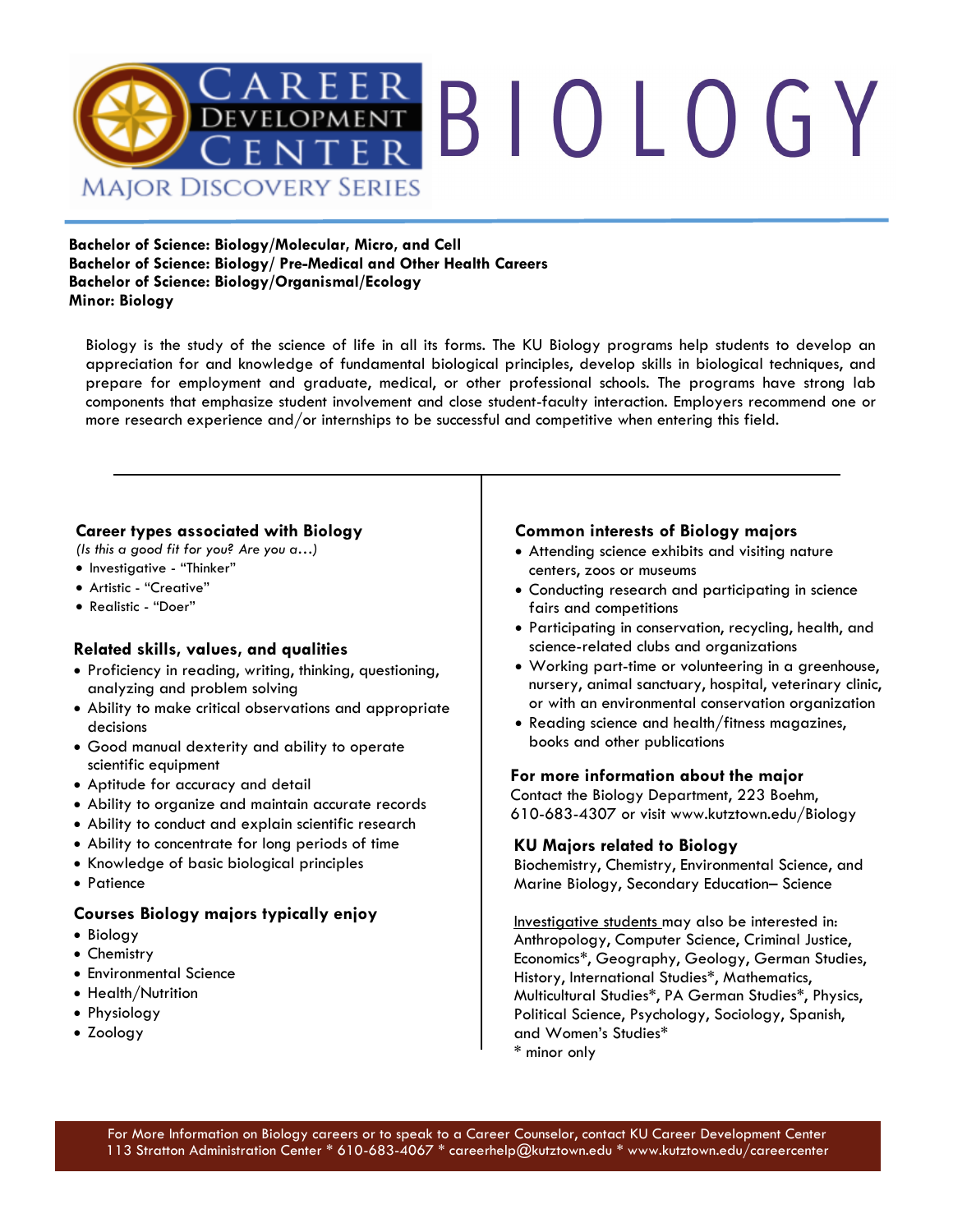# FOUR STEPS **TO SUCCESS**

# DISCOVER EXPERIENCE MPLEMENT

2<sup>ND</sup> YEAR

# 1<sup>ST</sup> YEAR

EXPLORE >

- Enroll in the Career Exploration Certificate.
- Attend info sessions to learn about career development and personal branding.
- Take a career assessment to identify and confirm interests.
- Get involved in campus clubs and organizations.
- Develop basic workplace skills through jobs or volunteer work.
- Talk with professors, family, and friends about career ideas.
- Conduct informational interviews with professionals working in fields of interest.
- Develop a relationship with your professors and faculty advisor.
- Meet with CDC career coach.
- Attend info sessions to learn about resume writing, and externships.
- Confirm your choice of major and consider options for double major or minor.
- Research careers of interest.
- Complete a job shadowing (externship) experience.
- Seek meaningful employment or volunteer work in a field related to your major.
- Explore options for undergraduate research and study abroad.
- Write a resume and have it reviewed by the CDC.
- Manage your online presence.
- 3RD YEAR
- Enroll in the Career Success Certificate.
- Complete an internship and/or undergraduate research.
- Attend info sessions about internships, interviewing, job search strategies, and grad school.
- Build a LinkedIn profile and continue to monitor your online presence.
- Complete a mock interview.
- Build skills through research projects, part-time employment, and volunteer work.
- Participate in employer panels, site visits & networking events.
- Attend internship & job fairs.
- Take on a leadership role in a student organization or work.
- Consider graduate school options and prepare for admissions tests.

# 4TH YEAR

- Attend your Senior Kick-off and other info sessions to prepare for job search/grad school.
- Update your resume and LinkedIn profile.
- Create cover letter drafts.
- Gain experience through internships and/or undergraduate research.
- Secure references for job/grad school applications.
- Create your "30 second" commercial/elevator pitch.
- Meet with CDC to develop job search strategies.
- Research employers.
- Network with professionals through events and social media.
- Join a professional organization in your discipline.
- Attend the senior etiquette luncheon or dinner.
- Participate in job fairs and on-campus interviewing.

## **Sample Career Titles**

Biology majors can be found working in a wide variety of career fields. Here are just some career titles that may be of interest. Please note that some jobs may require further education and training. To learn more about these careers, visit http://online.onetcenter.org or www.bls.gov/oco.

- Animal Scientist
- Aquaculture Farmer
- Aquaculturist
- Aquarium & Museum Worker
- Aquarium Technician
- Aquatic Biologist
- Barrier Beach Manager
- Biochemist
- Bio-Engineer
- Biometrician
- Bio-Technologist
- Bioterrorism Expert
- Botanist
- Brewery Laboratorian
- Coastal Resources Worker
- College Professor
- Commercial Fishing Engineer
- Commercial Inland Water
- Coroner
- Dentist
- Dietitian & Nutritionist
- Ecologist
- Ergonomist
- Fisheries Conservationist
- Forester
- Funeral Director
- Genetic Engineering Researcher
- Health Officer
- Horticulturist
- Hospital Administrator
- Hydrographic Survey Technician
- Industrial Hygienist
- Limnological Technician
- Marine Bacteriologist/Biologists
- Marine Fisheries Worker
- Marine Geologist/Geophysicist/ Physicist
- Marine Tourist Worker
- Medical Librarian
- Medical Technologist
- Merchant Marine
- Meteorologist
- Microbiologist Mining & Petroleum Industry Worker
- Museum/Aquarium Administrator
- Mycologist
- Neurobiologist
- Pharmaceutical Salesperson
- Pharmacist
- Physical Therapist
- Physician

• Toxicologist

• Veterinarian

- Public Health Worker
- Research Assistant
- Science Laboratory Technician
- Science Teacher

• Underwater Technician

• Water Quality Technician • Wildlife Biologist

• Wildlife Resources Worker

• Seafood Processor-Researcher

• State Parks & Recreation Worker • Test and Inspection Technician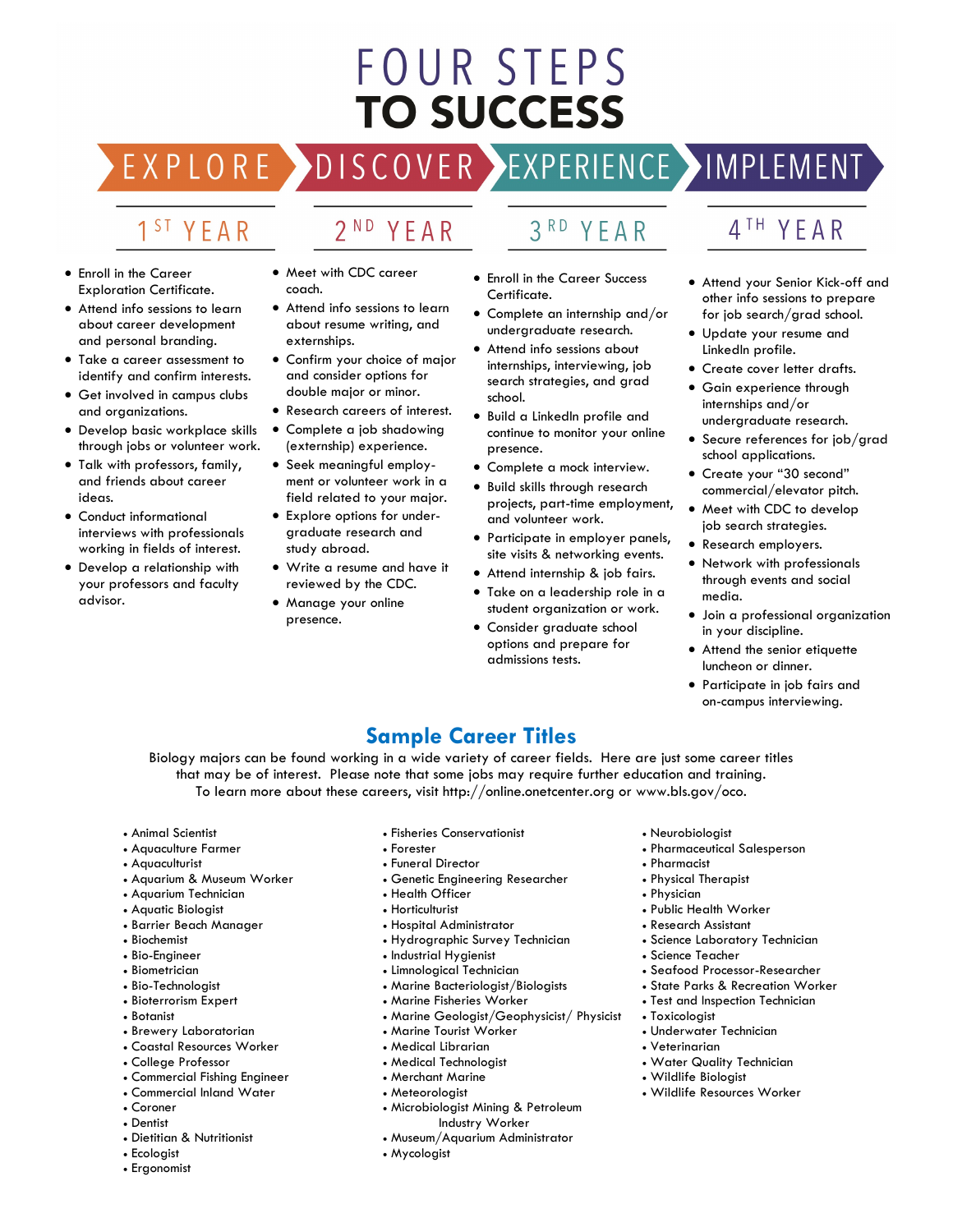## **Common Internship Sites and Employers**

Biology majors often find internships and employment in the following fields/industries.

- Agricultural Chemical Companies
- Biological Book/Journal Publishers
- Biological Testing Laboratories
- Business and Industry
- College/Universities
- Consulting Engineering Firms
- Ecological Organizations
- Hospitals/Medical Centers
- Medical Corporations
- Pharmaceutical Companies
- State/Federal Government

 Handshake is the primary online resource **holdshake** for preparing and connecting students and alumni with employers. **www.kutztown.edu/handshake**

## **Useful Websites for Biology Majors**

Whether you are researching related career fields, applying for internships or jobs, or planning to join a professional association, these websites are for you!

## **Industry/Employment Information**

**BioPharmGuy** http://biopharmguy.com

Biology Job Resources www.biologyjobs.com

Biotechnology Industry Organization www.bio.org

Careers in Biology www.sicb.org/careers/index.php3

Environmental Careers World Job Bank www.environmentaljobs.com

Medical Jobs www.medicaljobs.org

MedZilla www.medzilla.com

Science Careers www.sciencecareers.org

#### **Professional Associations**

American Association of Cell Biology www.ascb.org

American Institute of Biological Sciences www.aibs.org

American Association for the Advancement of Science www.aaas.org

American Society for Biochemistry and Molecular Biology www.asbmb.org

American Society of Chemical Biology www.ascb.org

American Society for Microbiology www.asm.org

Biotechnology Industry Organization www.bio.org

Counsel for the Advancement of Sci. Writing www.casw.org

The National Academies www.nas.edu

### **Related Area Employers**

Aptagen B. Braun Berks Nature DaVinci Science Center East Penn Manufacturing Eurofins Scientific GlaxoSmithKline Hawk Mountain Sanctuary Health Network Laboratories Johnson & Johnson Lehigh Valley Health Network Lehigh Valley Zoo Mainline Health Merck & Co., Inc. Northumberland County Conservation **District** Olympus Corporation Patt Veterinary Associates LLC Penn State Hershey Medical Center Pfizer, Inc. St. Luke's Health Network Teva Pharmaceuticals Tower Health Reading Hospital Wildlands Conservancy